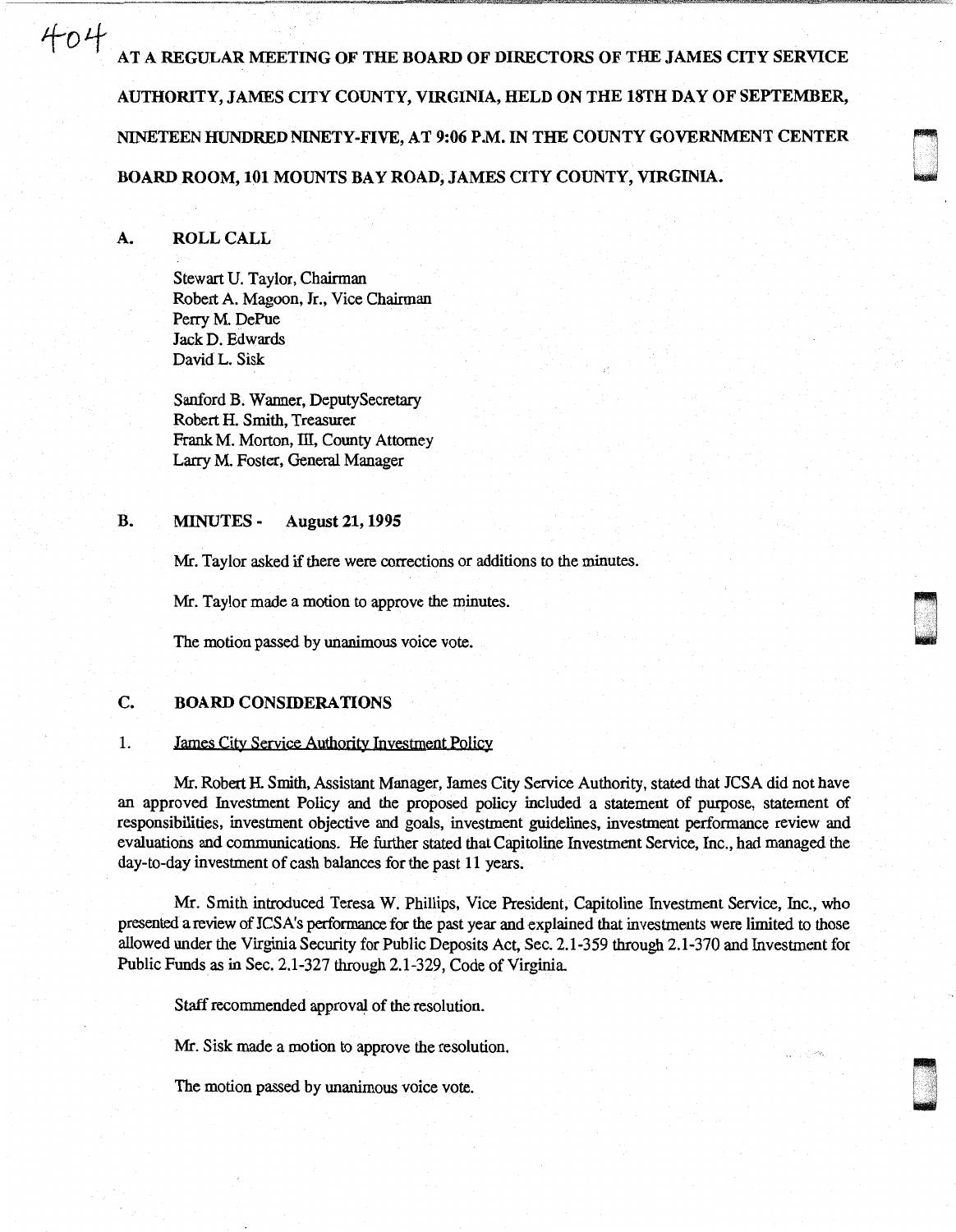## **RESOLUTION**

#### JAMES CITY SERVICE AUTHORITY INVESTMENT POLICY

- WHEREAS, the Board of Directors desires the safeguarding of utility funds within the confines of The Code of Virginia; and
- WHEREAS, the Board of Directors of James City Service Authority, James City County, Virginia, is desirous to establish an Investment Policy Statement.
- NOW, THEREFORE, BE IT RESOLVED by the Board of Directors of the James City Service Authority, James City County, hereby adopts the attached Investment Policy Statement to be effective October 1, 1995.

# 2. Water Extension Aereement with Newport News Waterworks

Mr. Foster stated that Mr. Jim Griffith, local builder, had petitioned Newport News Waterworks for permission to extend a waterline to service Phase VII of Quarterland Commons in Busch Corporate Center. He further stated that Mr. Griffith would pay all fees associated with the waterline connection.

Staff recommended approval of the resolution.

Mr. Magoon made a motion to approve the resolution.

The motion passed by unanimous voice vote.

## RESOLUTION

#### WATERLINE EXIENSION - NEWPORT NEWS WATERWORKS

#### QUARTERLANP PHASE VII

- WHEREAS, Jim Griffith Builders, desires to extend waterlines to serve Quarterland Phase VII of Busch Corporate Center, to the Newport News Waterworks (NNWW) water system; and
- WHEREAS, the James City Service Authority is required to make application to NNWW for the connection; and

WHEREAS, Jim Griffith Builders will pay all fees associated with the waterline extension.

NOW, THEREFORE, BE IT RESOLVED that the Board of Directors of James City Service Authority, James City County, Virginia, authorizes the Chairman to sign the agreement with Newport News Waterworks providing the terms for the waterline extension.

#### 3. Bid Award - Vehicle/Equipment Shelter

 $\rightarrow$ 

Mr. Foster stated that bids were opened for construction of a vehicle shelter for housing of JCSA vehicles and equipment at the Tewning Road operations site. Mr. Foster recommended approval of the resolution awarding the bid in the amount of \$76,246 to Dobson Construction.

**TRONGRESS** 

705

ain.<br>Walio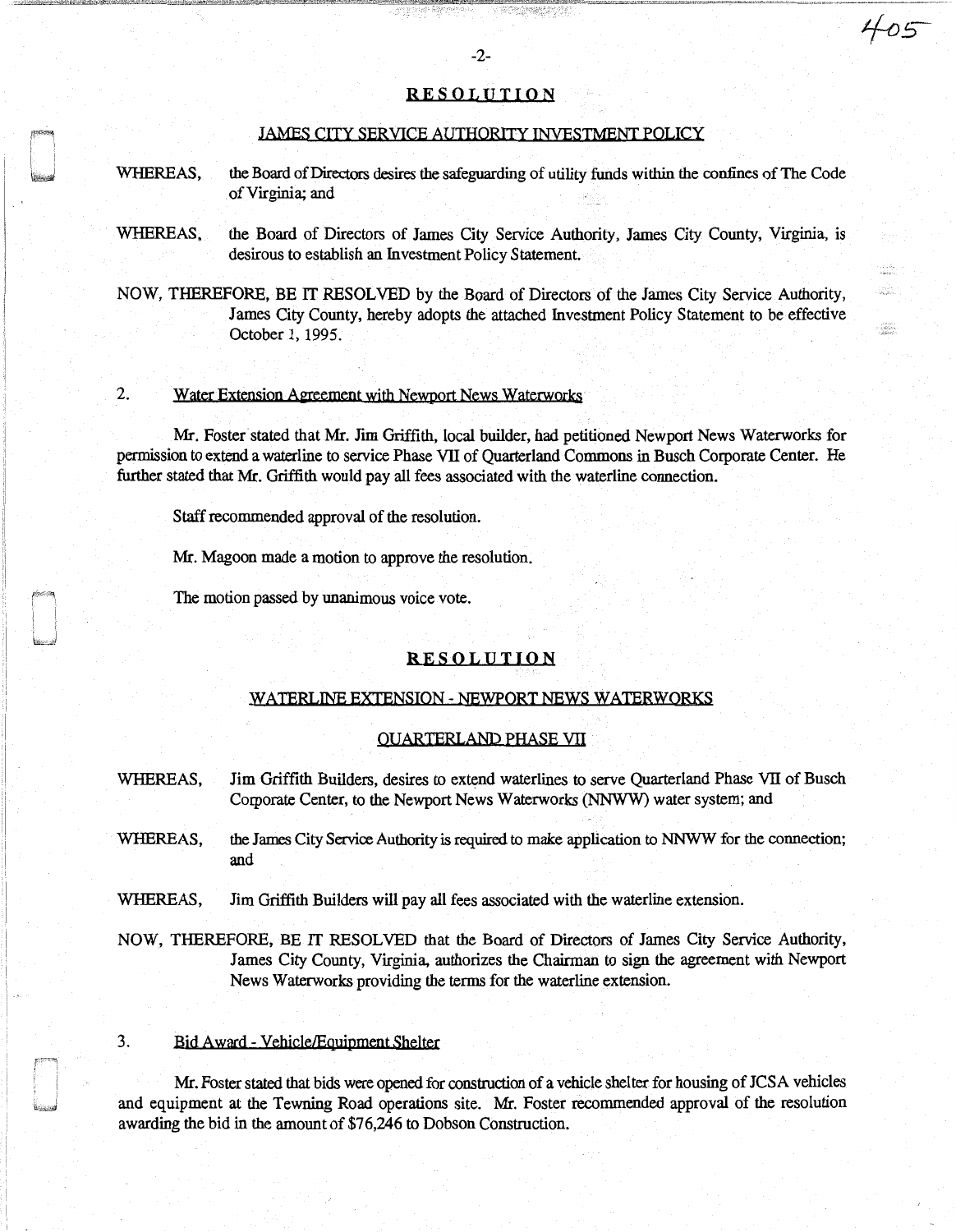Mr. Edwards made a motion to approve the resolution.

The motion passed by unanimous voice vote.

## RESOLUTION

#### BID AWARD - VEHICLE SHELTER

WHEREAS, the JCSA has determined it advantageous to protect selected vehicles and specialty equipment from the weather; and

WHEREAS, bids have been received from two firms proposing to build the facility; and,

WHEREAS, the low bid of \$76,246 was submitted by Dobson Construction.

NOW, THEREFORE, BE IT RESOLVED that the Board of Directors of the James City Service Authority, James City County, Virginia, hereby authorizes the award of this project to Dobson Construction for the amount bid.

## 4. Bid Award - Wells

Mr. Foster stated that the JCSA desired to increase water production capacity to meet anticipated water demands over the next 10 years. He explained that an application to increase groundwater withdrawal required extensive computer modeling to determine impacts on groundwater levels and existing wells, and to accurately predict the impacts, proposed wells must be drilled and pump test performed.

Mr. Foster recommended approval of the resolution awarding the well construction project to Sydnor Hydrodynamics, the low bidder.

The Board discussed where the wells would be located and the aquifers from which the groundwater would be withdrawn.

Mr. Magoon made a motion to approve the resolution.

The motion passed by unanimous voice vote.

# RESOLUTION

#### BID AWARD -WELLS

WHEREAS, the JCSA has embarked on a program to expand its water production capacity to meet growing demands; and

WHEREAS, the plans and specifications were prepared for the construction of five production wells and eight observation wells; and

WHEREAS, bids for the plans and specifications were advertised, competitively bid, and opened on September 8, 1995; and

WHEREAS, the low bid for the project of \$777,720 was submitted by Sydnor Hydrodynamics, Inc.

ri w

~ I I und<br>List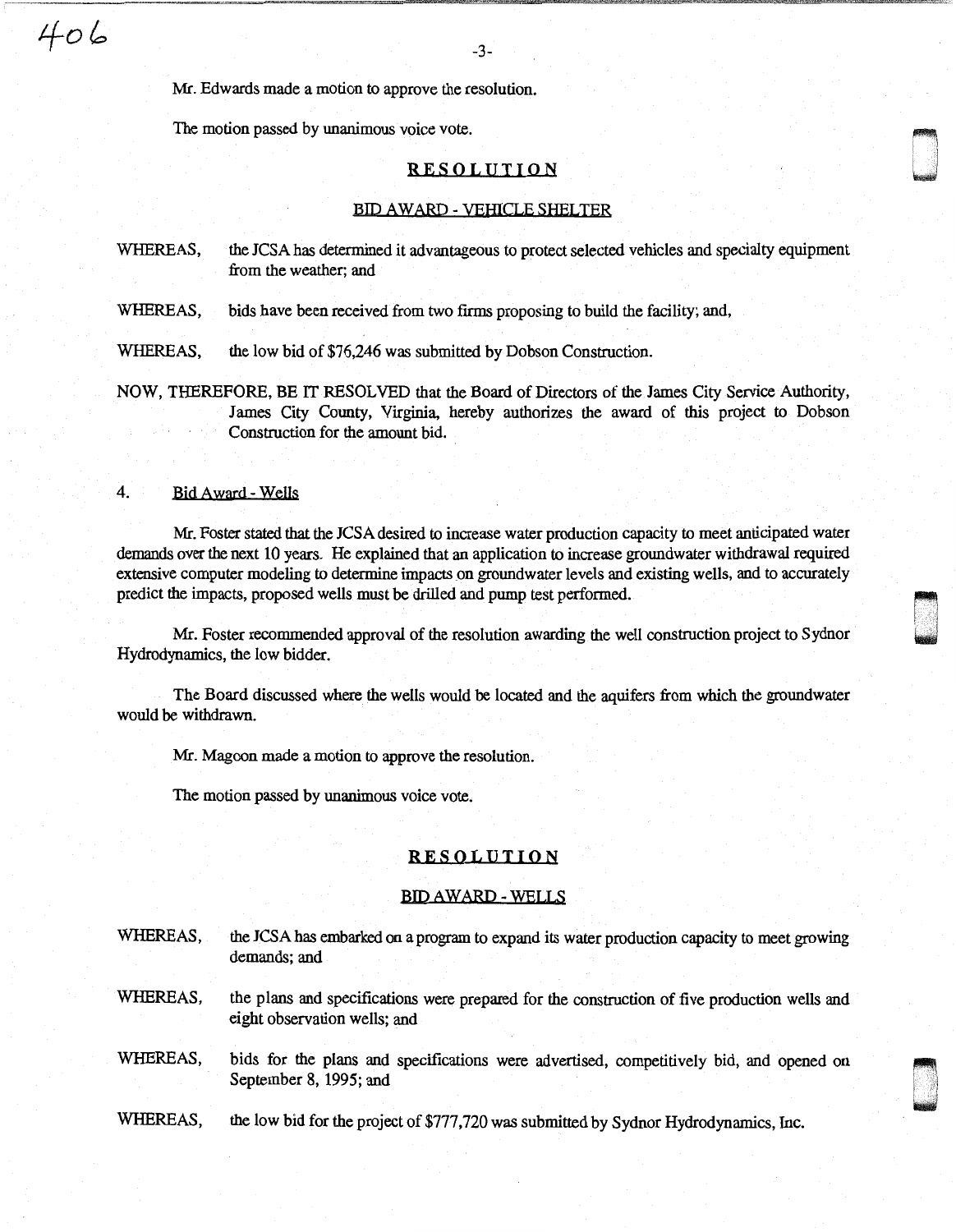NOW, THEREFORE, BE IT RESOLVED that the Board of Directors of James City Service Authority, James City County, Virginia, awards the well construction project to Sydnor Hydrodynamics, Inc.

# *5.* Bid Award - Replacement of Sewer Lines. Pump Stations 3-1 and 3-3

Mr. Foster stated that two force mains from sewer Pump Stations 3-1 and 3-3 had failed on several occasions and replacement of the lines was initiated in an effort to prevent future wastewater spills.

He explained that staff was attempting to negotiate a better cost with George Nice and Sons who submitted the lowest bid.  $\frac{1}{2} \frac{1}{2} \frac{1}{2} \frac{1}{2}$ 

Staff recommended approval of the contract because of the critical need to replace the sewer line.

After a brief discussion, the Board agreed to take no action to allow staff time to continue negotiations of the contract bid.

# D. BOARD REQUESTS AND DIRECTIVES - None

Mr. Sisk made a motion to adjourn.

The motion passed by unanimous voice vote.

The Board adjourned at 9:46 p.m.

Sanford B. Wanner

ן 20

麻

e e della<br>Traduzia  $\mathcal{N}^{(0)}$ 

 $\begin{array}{c} \Delta^{\prime}(\frac{1}{2} \pi \epsilon)\\ \Delta^{\prime}(\frac{1}{2} \pi \epsilon)\\ \Delta^{\prime}(\frac{1}{2} \pi \epsilon)\\ \Delta^{\prime}(\frac{1}{2} \pi \epsilon)\\ \Delta^{\prime}(\frac{1}{2} \pi \epsilon)\\ \Delta^{\prime}(\frac{1}{2} \pi \epsilon)\\ \Delta^{\prime}(\frac{1}{2} \pi \epsilon)\\ \Delta^{\prime}(\frac{1}{2} \pi \epsilon)\\ \Delta^{\prime}(\frac{1}{2} \pi \epsilon)\\ \Delta^{\prime}(\frac{1}{2} \pi \epsilon)\\ \Delta^{\prime}(\frac{1}{2} \pi \epsilon)\\ \Delta^{\$  $\sim 8\frac{969}{85}$ 

Deputy Secretary to the Board

091895bd.min

' 1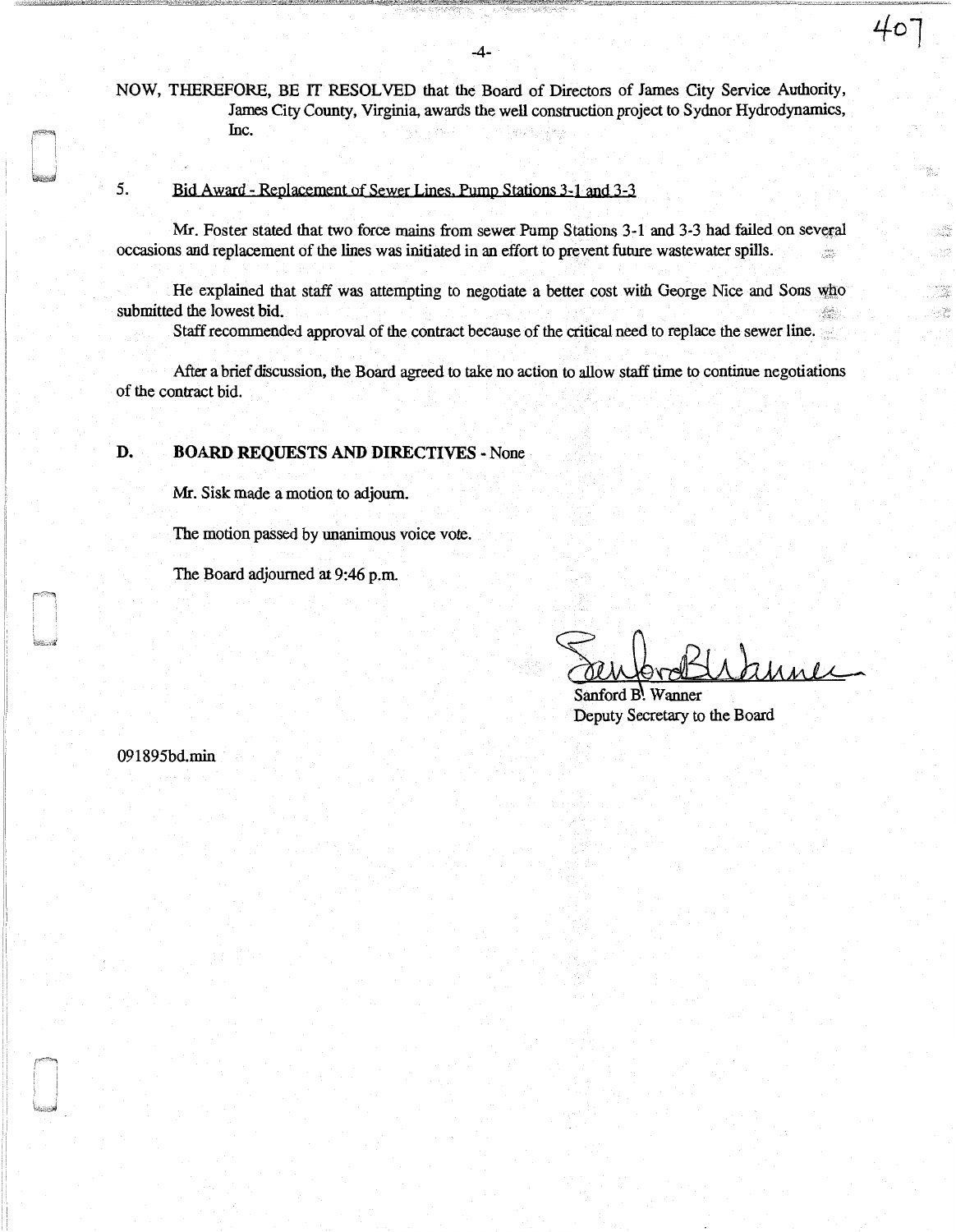# JAMES CITY SERVICE AUTHORITY INVESTMENT POLICY

 $\blacksquare$ 

~

## STATEMENT OF PURPOSE:

 $408$ 

The James City Service Authority (JCSA) is a public body politic and corporate of the Commonwealth of Virginia. The JCSA was created in 1969 by the James City County Board of Supervisors pursuant to the Virginia Water and Sewer Authorities Act (Code of Virginia, 1950, as amended). The JCSA was created to acquire, construct, operate and maintain, to the extent determined by the JCSA to be financially feasible, an integrated water system and an integrated sewer collection system in James City County. The Board of Directors is appointed by the Board of Supervisors, and since 1976, the Board of Supervisors has appointed its members as Directors of the JCSA to more fully coordinate JCSA activities with those of the County in the planning and development of utility systems.

The JCSA operating funds are self-supporting, and the JCSA receives no share of any local or property tax levies. The Board of Directors has the sole power to set water and sewer rates and related fees. The JCSA generates revenue from the selling of water and sewer services to County citizens and businesses. The purpose of this investment policy is to establish guidelines to safeguard and provide efficient management of JCSA funds, and for the purchase and sale of investment instruments. It shall be the policy of the JCSA that all investable balances be invested with the same care, skill, prudence and diligence that a prudent and knowledgeable person would exercise when undertaking an enterprise of like character and aims. .

# STATEMENT OF RESPONSIBILITIES:

Board of Directors: Approve investment policy and execution.

Treasurer of the JCSA: Responsible for the receiving, collecting, safeguarding and disbursing of JCSA funds. The Treasurer is assisted by an Assistant Treasurer who is assigned to the Department of Financial and Management Services, James City County.

Investment Manager: Oversees the day-to-day investment management of cash balances, including specific security selection, and the timing of purchases and sales.

# INVESTMENT GOAL:

The safeguarding of principle within the confines of The Code of Virginia shall be the foremost investment goal of the JCSA.

### INVESTMENT OBJECTIVE:

The investment portfolio shall be managed with the objective of obtaining no worse than a market rate of return for similar investment securities over the course of budgetary and economic cycles, taking into account the constraints contained herein, and the cash flow characteristics of the JCSA.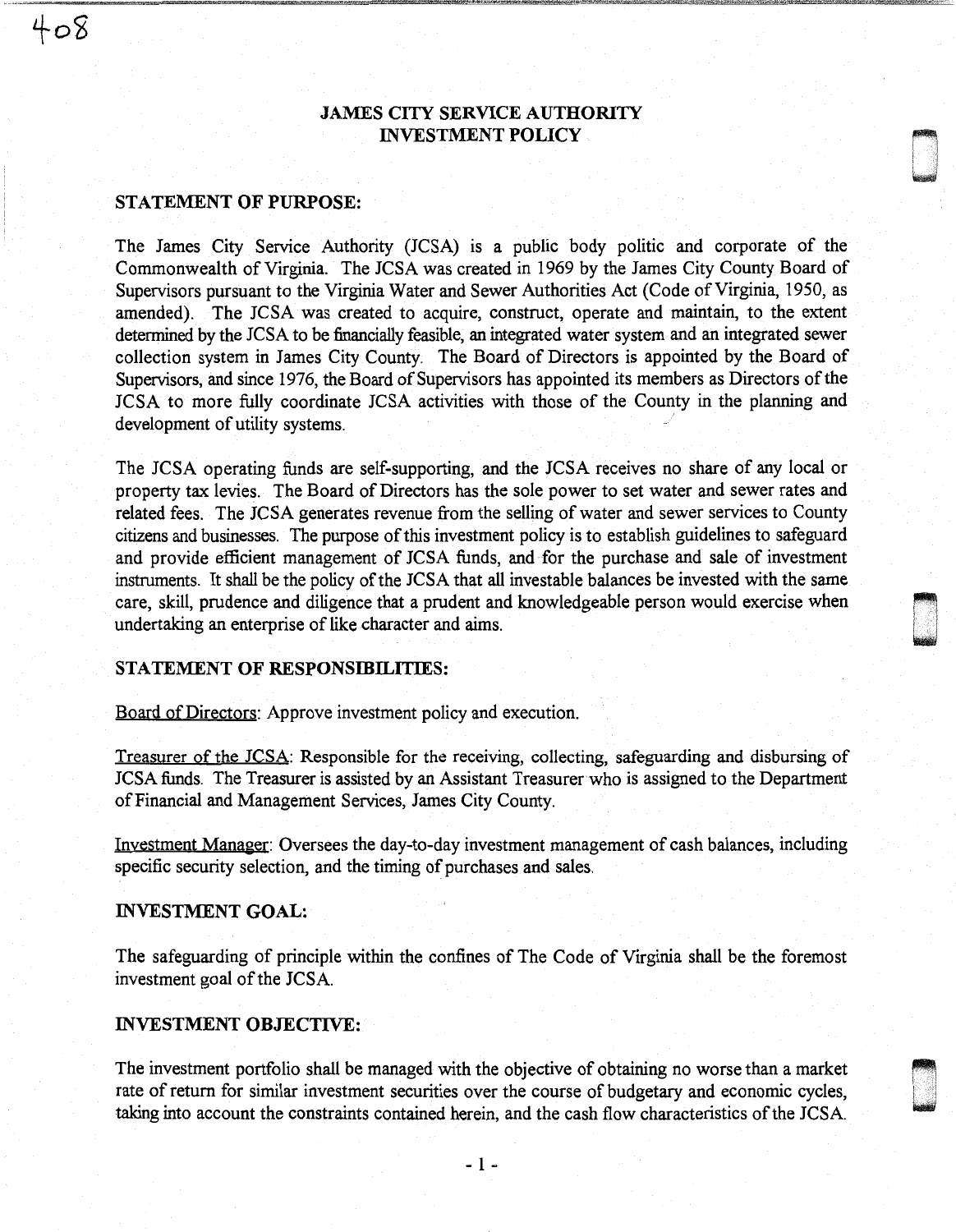# INVESTMENT GUIDELINES:

The following guidelines provide the framework within which investments are made.

Portfolio Limitations: Investments shall be limited to those allowed under the Virginia Security for Public Deposits Act, Sec. 2.1-359 through 2.1-370, and Investment for Public Funds as in Sec. 2.1- 327 through 2.1-329, Code of Virginia, which are outlined as follows:

aktiv star

 $\sim 2.2$  $\frac{1}{\sqrt{2}}\frac{1}{\sqrt{2}}\frac{1}{\sqrt{2}}\frac{1}{\sqrt{2}}\frac{1}{\sqrt{2}}\frac{1}{\sqrt{2}}\frac{1}{\sqrt{2}}\frac{1}{\sqrt{2}}\frac{1}{\sqrt{2}}\frac{1}{\sqrt{2}}\frac{1}{\sqrt{2}}\frac{1}{\sqrt{2}}\frac{1}{\sqrt{2}}\frac{1}{\sqrt{2}}\frac{1}{\sqrt{2}}\frac{1}{\sqrt{2}}\frac{1}{\sqrt{2}}\frac{1}{\sqrt{2}}\frac{1}{\sqrt{2}}\frac{1}{\sqrt{2}}\frac{1}{\sqrt{2}}\frac{1}{\sqrt{2}}$ 

 $\approx 2.3\,\mathrm{MeV}$ 

 $-1.383$ 

an<br>Sa

- U.S. Treasury Bills, Notes, Bonds, and other direct obligations of the United siates Government
- Obligations of Agencies of the Federal Government, including, but not limited to, the Federal Farm Credit Bank, Federal Home Loan Bank, Federal National Mortgage Association, Government National Mortgage Association, Federal Home Loan Mortgage Corporation, and Student Loan Marketing Association.
- Obligations of the Commonwealth of Virginia and of its local governments and public bodies, provided such obligations have a debt rating of at least "AA," or equivalent, by Moody's and/or Standard & Poor's.
- Repurchase Agreements executed through Federal Reserve Member Banks, or Primary Dealers in U.S. Government securities, and collateralized by Treasury or Agency obligations, the market value of which is at least 102 percent of the purchase price of the repo.
- Certificates of deposit or other deposits of national banks located within the Commonwealth and state chartered banks under Commonwealth supervision, provided such deposits are insured or collateralized as provided by the Virginia Security for Public Deposits Act
- U.S. dollar denominated Bankers' Acceptances issued by a domestic bank, or a foreign bank with an agency domiciled in the U.S., and rated by Thomson Bankwatch at least B/C (issuing bank) and I (country of origin). Not more than 40 percent of the total funds available for investment may be invested in bankers' acceptances.
- U.S. dollar denominated Commercial Paper issued by an entity incorporated in the U.S. and rated at least A-1 by Standard & Poor's Corp. and P-1 by Moody's Investors Service. Not more than 35 percent of the total funds available for investment may be invested in commercial paper, and not more than 5 percent in the obligations of any one issuer.
- U.S. dollar denominated Corporate Notes and Bonds having a rating of at least AA by Standard & Poor's Corp. and AA by Moody's Investors Service.
- Money Market Mutual Funds which trade on a constant net asset value and which invest solely in securities otherwise eligible for investment under these guidelines.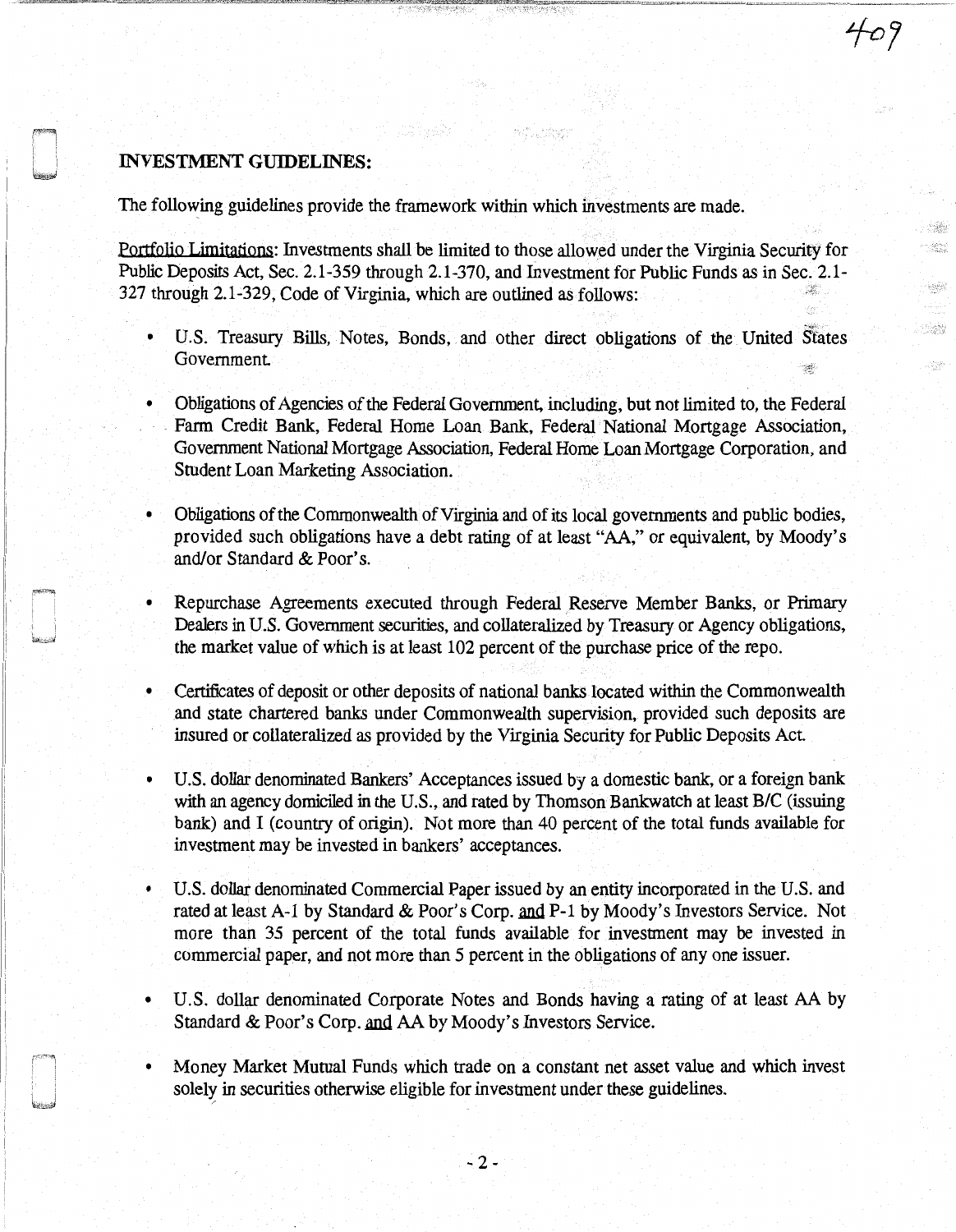# *4to*

Prudent Man Rule: Investments shall be made consistent with the safeguards and diversity to which a prudent investor would adhere, ie., exercising judgement and care, under circumstances prevailing, which persons of ordinary prudence would employ in the management of their own affairs... not in regard to speculation, but to the permanent disposition of their funds, considering both income and safety of capital.

Liquidity: The investment portfolio shall be managed at all times with sufficient liquidity to meet all daily and seasonal needs, as well as special projects and other operational requirements, either known, or which might be reasonably anticipated. Cash flow projections will be monitored and updated on an ongoing basis by the JCSA Treasurer, and communicated regularly to the Investment Manager.

Yolatility: Consistent with the desire for adequate diversification, investments will be based on the assumption that the volatility of the portfolio will be similar to that of the market. Consequently, it is expected that the volatility of the total portfolio, in aggregate, will be reasonably close to the volatility of a balanced market index weighted to match the actual asset mix of the portfolio.

Maturity Restrictions: It is recognized that, prior to maturity date, the market value of securities in the JCSA's portfolio may fluctuate due to changes in market conditions. In view of this and the JCSA's primary investment goal of preservation of principal, every effort shall be made to manage investment maturities to precede or coincide with the expected need for funds.

Accordingly, the requirements established by the Code of Virginia and State Treasury Board guidelines are further restricted as follows:

• A minimum of 50 percent of the portfolio must be invested in securities maturing within 180 days.

t ~I . u<br>u

- A maximum of 25 percent of the portfolio may be invested in securities maturing within 9 months.
- A maximum of 25 percent of the portfolio may be invested in securities maturing within 12 months.

# Prohibited Securities:

- Collateralized Mortgage Obligation (CMO), inverse floating rate securities, floating rate securities tied to a non-money market instrument, immediate orders, public offerings, Ztranche securities, residuals, and other securities having unusual features are expressly prohibited.
- Transactions in options, futures, options on futures, margin buying and commodities are prohibited.
- Any other security not specifically authorized in this document is expressly prohibited .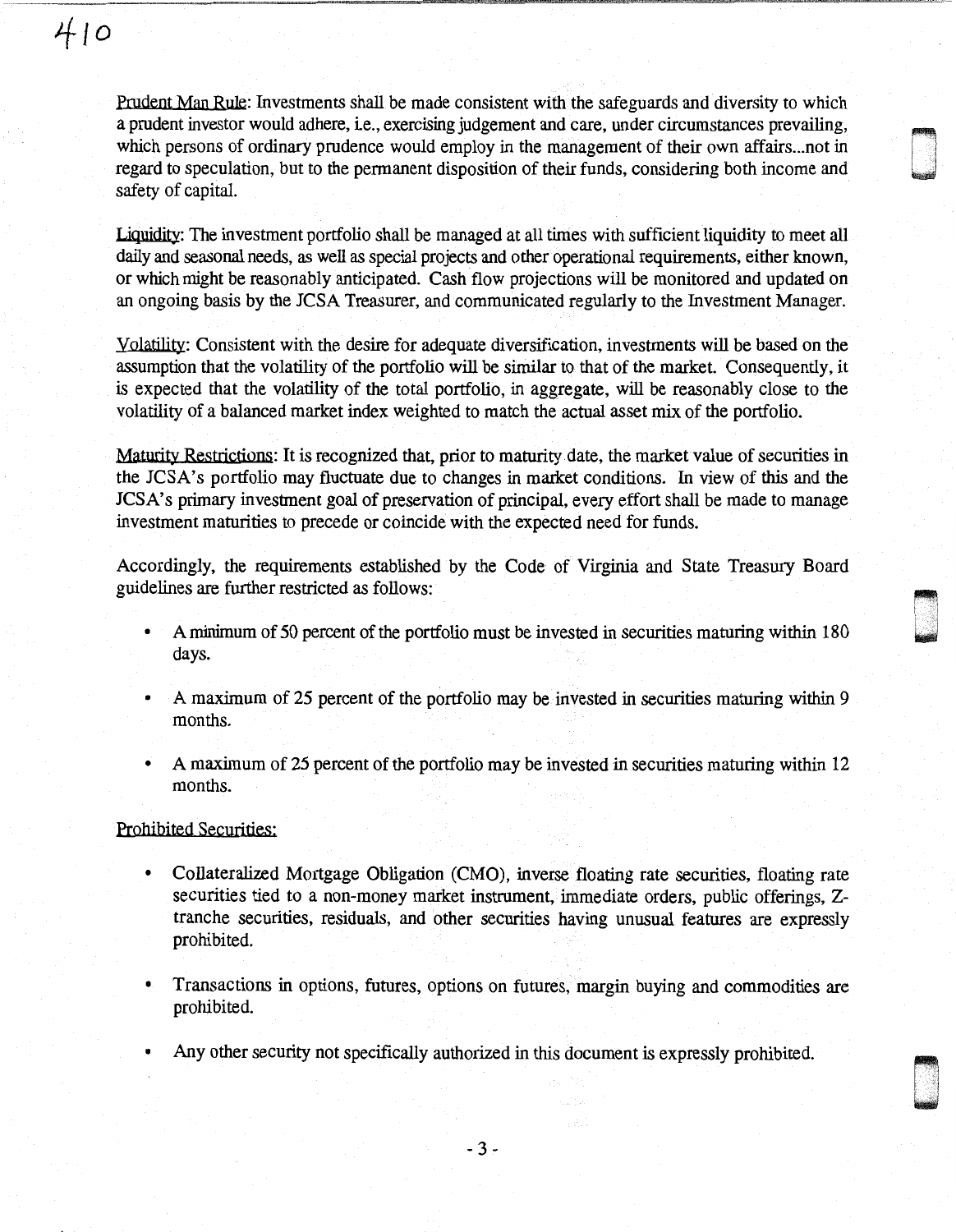# INVESTMENT PERFORMANCE REVIEW AND EVALUATION:

Perfonnance results will be measured on a monthly, quarterly, and annual basis.

Total portfolio perfonnance will be measured against a balanced index composed of commonly accepted benchmarks.

*.1-11* 

angelser<br>Senatur 55 enton.<br>Politikoa

# COMMUNICATIONS

Investment Manager communications with JCSA management staff and Board of Directors:

- Provide monthly portfolio valuations and transactions listings.
- Meet at least quarterly with JCSA management staff.

Review past investment perfonnance, evaluate the current investment outlook, and discuss investment strategy.

Provide information regarding major changes in investment policy that may result in major investment strategy changes.

Review any significant changes in management, research, personnel, or ownership within the Investment Manager Firm.

Other communication that Investment Manager feels are necessary to facilitate achievement of the JCSA's goal and objectives.

Meet annually with JCSA Board of Directors.

Forward to JCSA-SEC Form ADV, Parts I and II annually, or at any interim point Form ADV is substantially revised.

JCSA's management staff communication with Investment Manager:

- Any matters which may bear upon the portfolio's assets.
- On a timely basis, provide revisions of the Statement of Investment Policy.
- Meet, at least quarterly, with Investment Manager.
- Review and discuss any modifications and changes to the investment goal, objectives, and guidelines.
- Identify any significant anticipated changes in the portfolio's cash flow.

investmn.txt

 $\vert$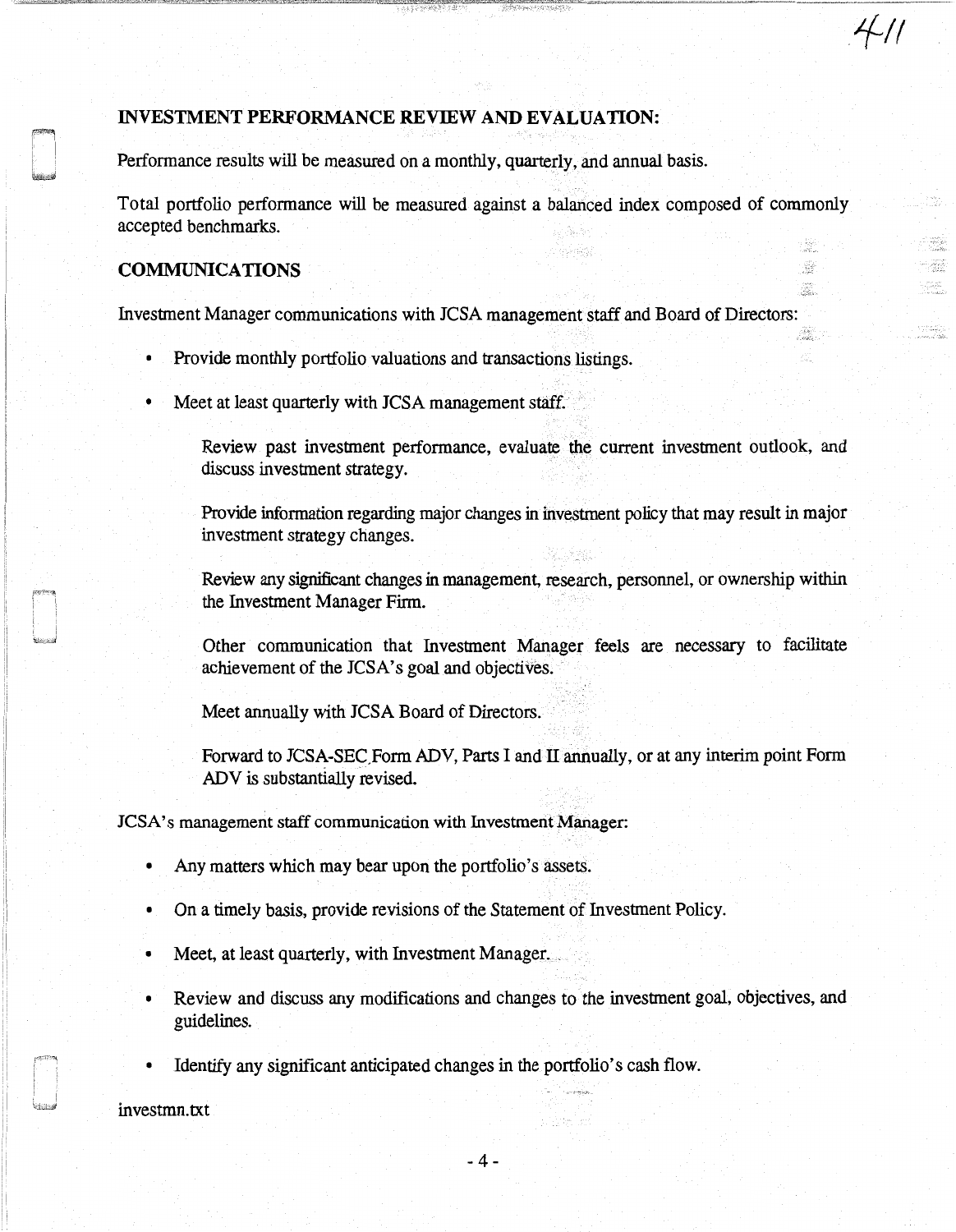AT A REGULAR MEETING OF THE BOARD OF DIRECTORS OF THE JAMES CITY SERVICE AUTHORITY, JAMES CITY COUNTY, VIRGINIA, HELD ON THE 2ND DAY OF OCTOBER, NINETEEN HUNDRED NINETY-FIVE, AT 8:39 P.M. IN THE COUNTY GOVERNMENT CENTER BOARD ROOM, 101 MOUNTS BAY ROAD, JAMES CITY COUNTY, VIRGINIA.

## A. ROLL CALL

 $4/2$ 

Stewart U. Taylor, Chairman Robert A. Magoon, Jr., Vice Chairman Perry M. DePue Jack D. Edwards David L. Sisk

David B. Norman, Secretary Robert H. Smith, Treasurer Frank M. Morton, III, County Attorney Larry M. Foster, General Manager

## B. BOARD CONSIDERATION

# 1. Bid Award - Replacement of Sewer Lines. Pump Stations 3-1 and 3-3

 $\alpha$  aken on this item at the September 18, 1995, Board of Directors' meeting.<br>On this item at the September 18, 1995, Board of Directors' meeting.

He recommended approval of the resolution awarding the contract to George Nice and Sons.

Mr. Edwards made a motion to approve the resolution.

The motion passed by unanimous voice vote.

#### RESOLUTION

#### BID AWARP· SEWBR LINES REPLACEMENT (LS 3-1 ANO 3-3)

- WHEREAS, the James City Service Authority has designed, advertised, and opened competitive bids for a sewer force main replacement serving for LS 3-1 and 3-3; and
- WHEREAS, the low bid of \$87,825 was submitted by George Nice and Sons; and
- NOW, THEREFORE, BE IT RESOLVED that the Board of Directors of James City County, Virginia, award the sewer force main replacement project to George Nice and Sons at a cost not to exceed \$87,825.

composite<br>Composite<br>Composite

Mr. Sisk made a motion to adjourn.

The motion passed by unanimous voice vote.